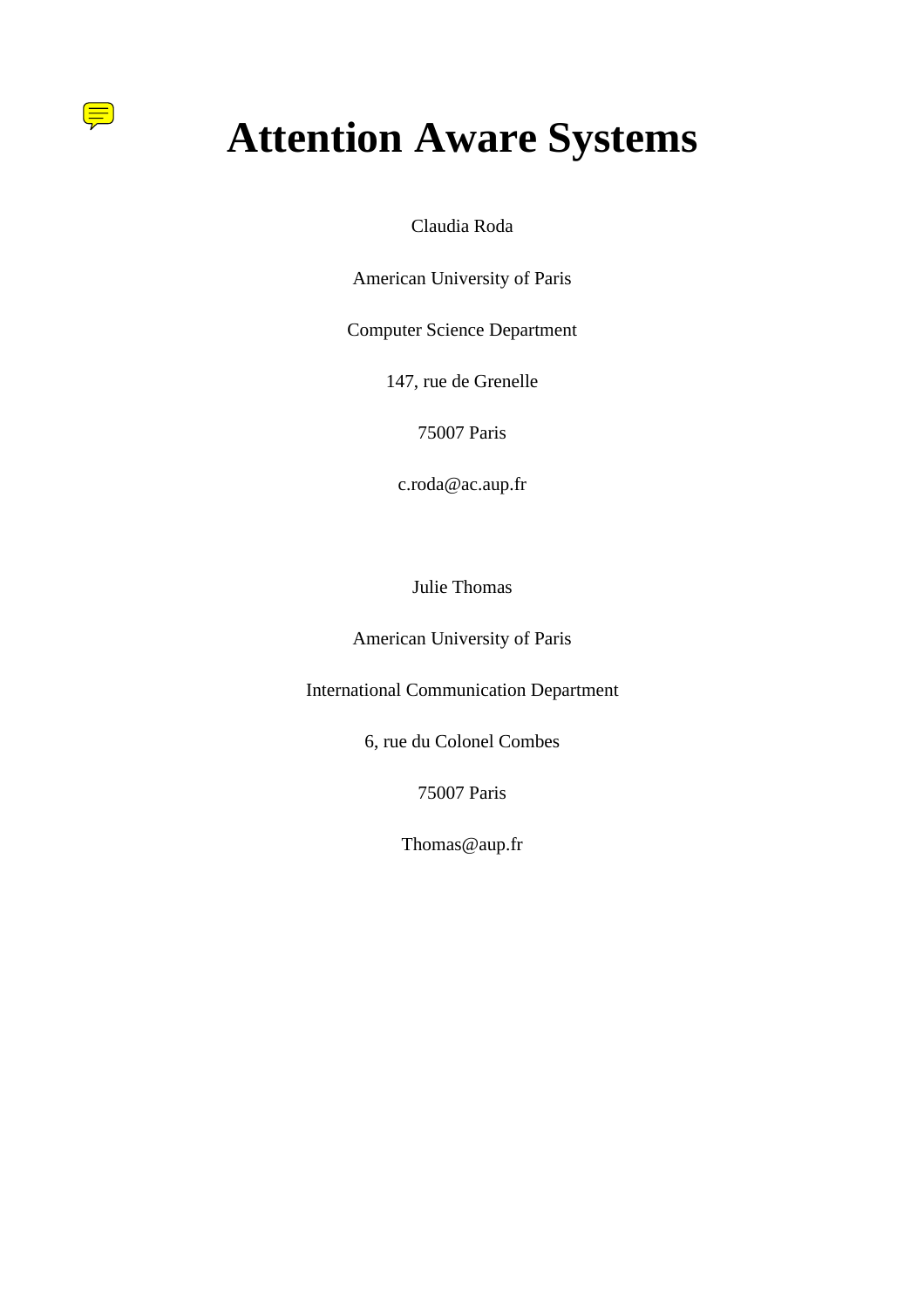## **Attention Aware Systems**

#### *ABSTRACT*

Attention-aware systems (AAS) are systems capable of adapting to, and supporting, human attentional processes especially in situations of multi-tasking, frequent interactions with other users, and highly dynamic environments. In this paper we discuss the rationale for AASs and their role within current HCI research, we review current research and applications of AASs, and we highlight the issues that will need to be addressed in the future for their design.

#### *KEYWORDS*

Attention aware systems, adaptive systems, notification systems, attentive user interfaces, transparent systems, visual attention, tracking.

#### *INTRODUCTION*

Much information science research has focussed on the design of systems enabling users to access, communicate, and use information quickly and efficiently. However the users' ability to exploit this information is seriously limited by finite human cognitive resources. In cognitive psychology the role of attentional processes in allocating cognitive resources has been demonstrated to be crucial. Attention is often defined as the set of processes guiding the selection of the environmental stimuli to be attended. Access to information therefore is not only regulated by its availability but also by the users' choice to attend the information - this choice being governed by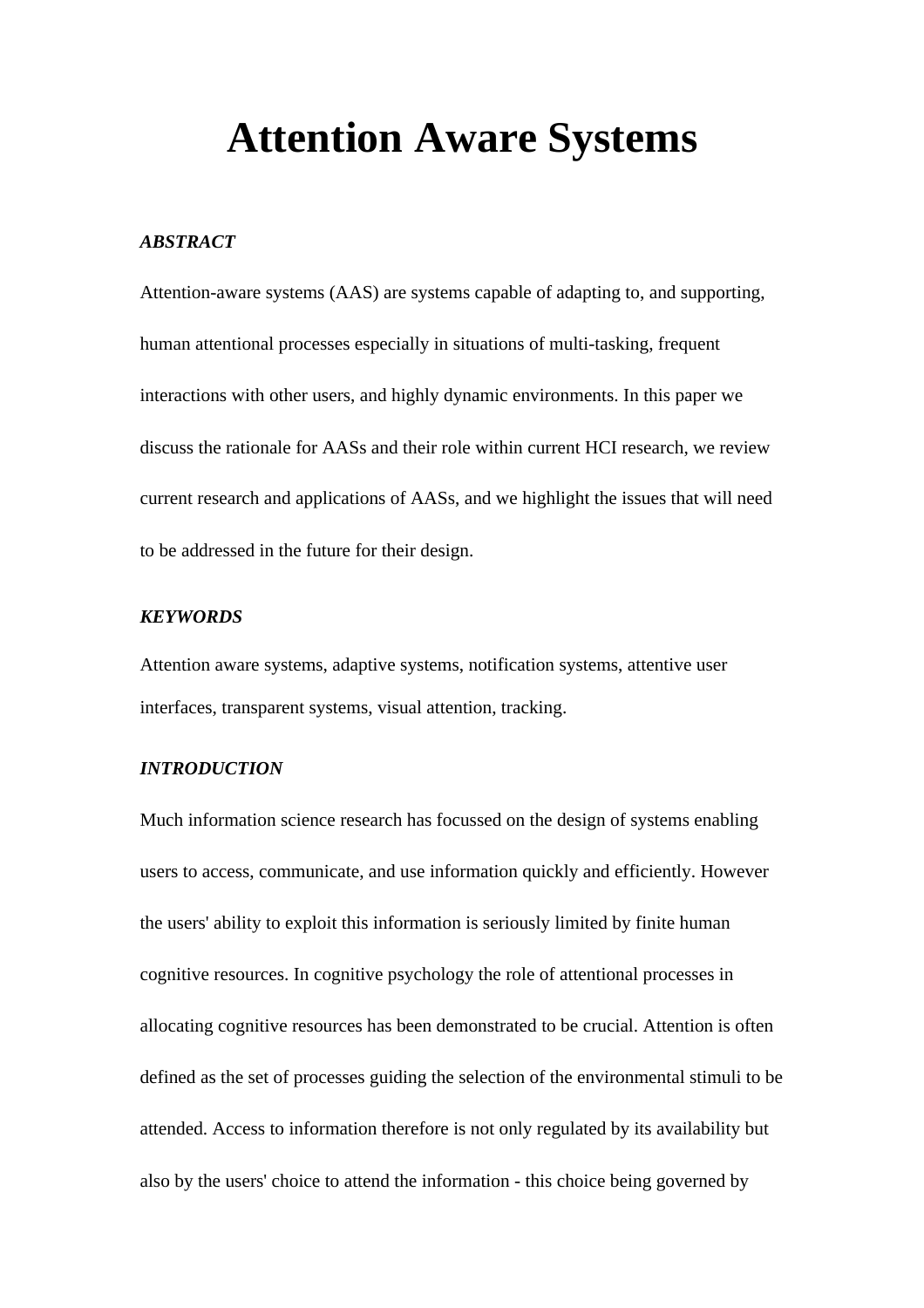attentional processes. Recently several researchers and practitioners in Human Computer Interaction (HCI) have concentrated on the design of systems capable of adapting to, and supporting, human attentional processes. These systems, that often rely on very different technologies and theories, and that are designed for a range of applications, are called *attention-aware* systems (AAS). In the literature these systems have also been referred to as *Attentive User Interfaces* (Vertegaal, 2003). However, we prefer using the former name as it stresses the fact that issues related to attention are relevant to the design of the system as a whole rather than limited to the interface. The recent interest in this field is testified by the publication of special issues in academic journals (e.g. Communication of the ACM 46(3) 2003, International Journal of Human-Computer Studies 58(5) 2003) and by the organisation of specialised fora of discussion (e.g. the workshop on "Designing for Attention" (Roda & Thomas, 2004)).

In this paper we discuss the rationale for AASs and their role within current HCI research, we briefly review current research in AASs, and we highlight some open questions for their design.

### *BACKGROUND - RATIONALE FOR AND ROLE OF ATTENTION-AWARE SYSTEMS*

In this section we analyze the rationale for AASs and we discuss their role in HCI research.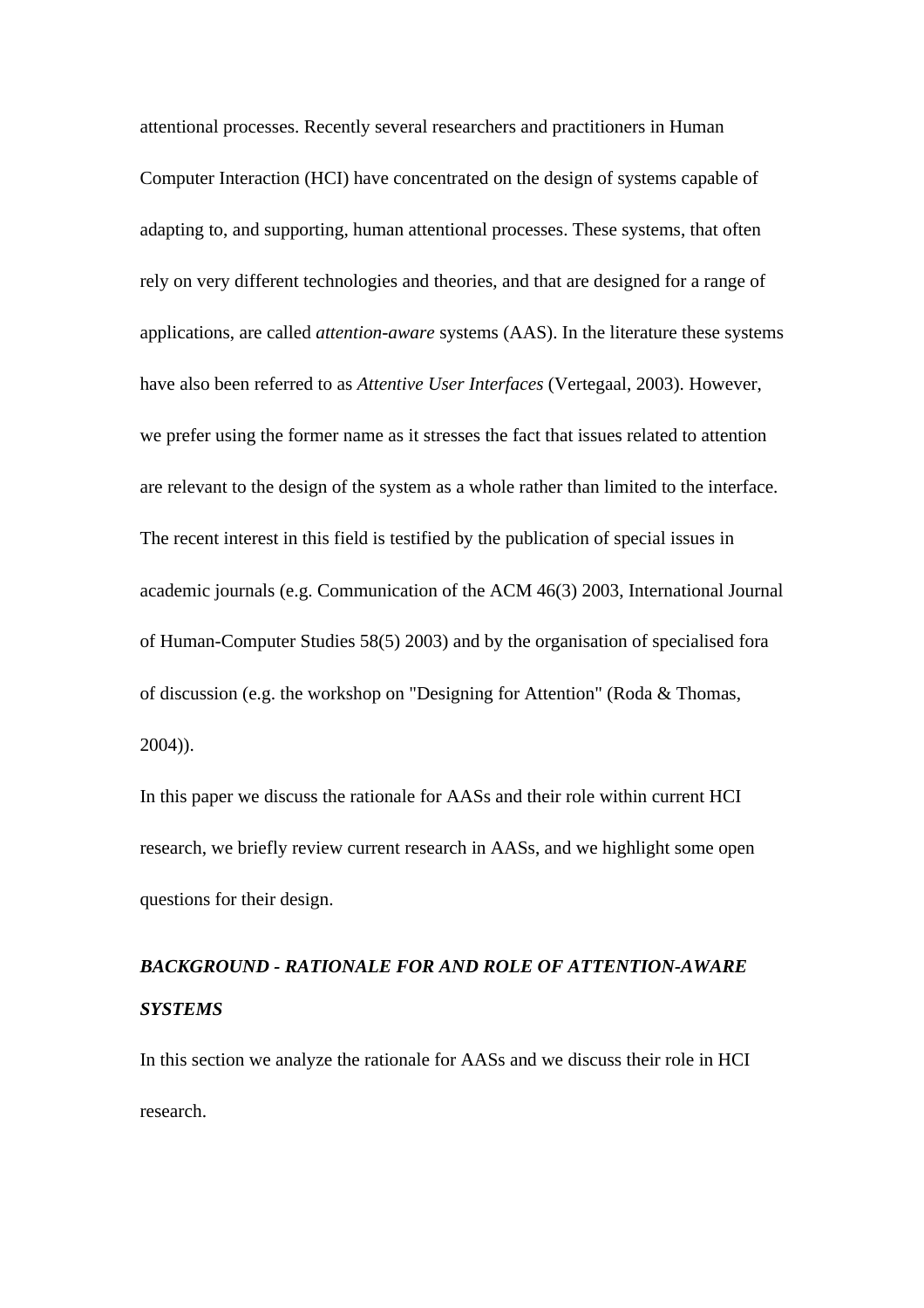#### **Why attention-aware systems**

Information overload is one of the most often mentioned problems of working, studying, playing, and generally living in a networked society. One of the consequences of information overload is the fast shift of attention from one subject to another or one activity to another. In certain situations the ability to quickly access several information sources, to switch activities, or to change context is advantageous. In other situations it would be more fruitful to create and maintain a focus whilst offering the possibility to switch attention to other contents or activities only as a background low-noise open choice. System awareness about the cost/benefits of attentional shifts with respect to the user's goals is essential in environments where (1) attentional switches are very often solicited, or (2) where the users' lack of experience with the environment makes it harder for them to select the appropriate attentional focus, or (3) where an inappropriate selection of attentional focus may cause serious damage to the system, its users, or third parties. Systems relying highly on multi-user interaction, such as virtual communities and certain systems supporting cooperative work, are examples of environments where attentional switches are often solicited. Online educational systems are example of environments where the lack of knowledge and experience of users with the subject at hand makes it harder for them to select the appropriate attentional focus and may easily cause a loss of focus. Life critical systems are examples of environments where an inappropriate selection of attentional focus may cause serious damage. The need for *AAS*s is quite widespread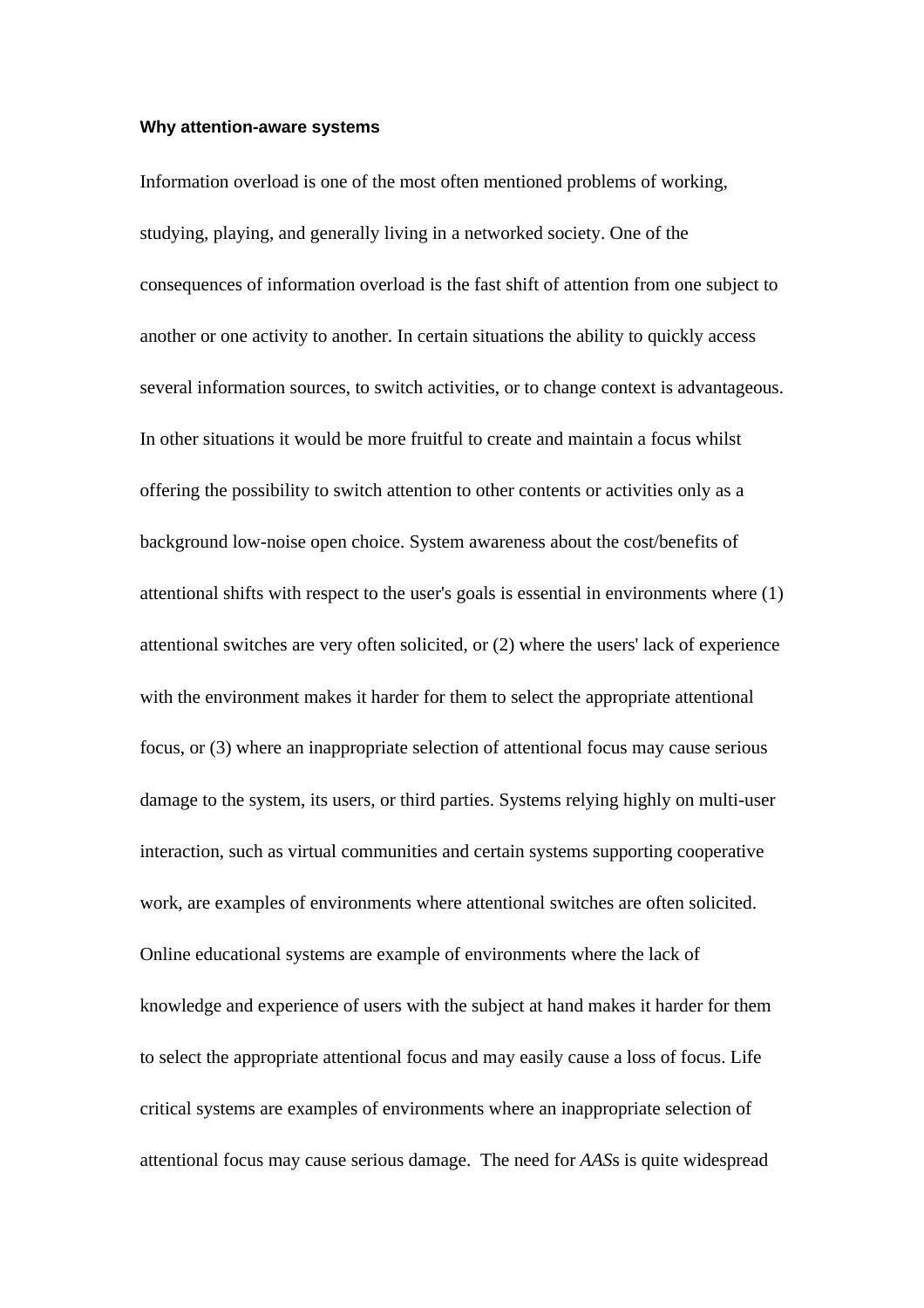especially if one considers that assessing, supporting, and maintaining users' attention may be desirable in other environments such as entertainment and e-commerce.

#### **Attention-aware systems in HCI research**

A large portion of research on human attention in digital environments is based on the findings of cognitive psychology. For example Raskin (2000) analyses how single locus of attention, and habit formation have important consequences on human ability to interact with computers. He proposes that habit creation is a mechanism that can be used to shift the focus of users from the interface to the specific target task. The study above follows the classic "direct manipulation" school (Shneiderman, 1992; Shneiderman, 1997) which aims at supporting the attentional choices of the user by making the device "transparent" so that the user can focus on the task rather than on the interface. The wide range of systems designed with this aim is often referred to as *transparent systems*, a term also employed in ubiquitous computing (Abowd, 1999; Weiser, 1991).

Another area of research focuses instead on designing interfaces and systems capable of guiding the users in the choice of attentional focus. The system is seen as proactive, visible, and capable of supporting the users in their choices. This type of systems are often designed as artificial agents (Bradshaw, 1997; Huhns & Singh, 1997) acting as proactive helpers for the user (Maes, 1994; Negroponte, 1997) and they are frequently referred to as *proactive/adaptive systems*.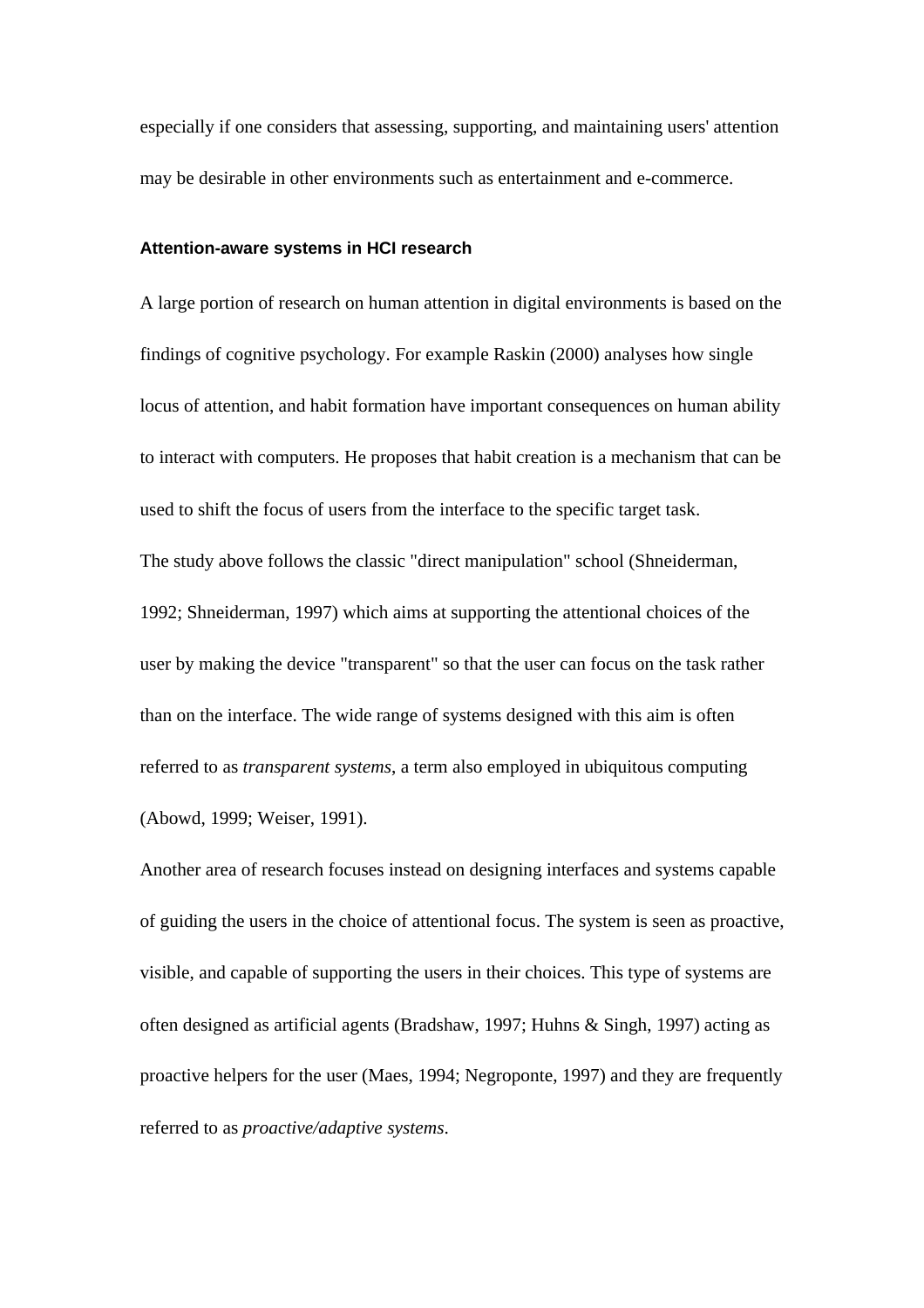The two approaches are often regarded as divergent: (1) responding to different needs and (2) requiring different design choices. However this is not necessarily the case, as it should become apparent from the following discussion of these two alleged differences on users' needs and design choices. Concerning the ability to respond to user needs, consider for example, one of the metaphors most often used for proactive systems: Negroponte's English butler (Negroponte, 1995). "The best metaphor I can conceive of for a human-computer interface is that of a well-trained English butler. The "agent" answers the phone, recognizes the callers, disturbs you when appropriate, and may even tell a white lie on your behalf. The same agent is well trained in timing, versed in finding the opportune moments, and respectful of idiosyncrasies. People who know the butler enjoy considerable advantage over a total stranger. That is just fine." (Ibid. p.150). Isn't this proactive/adaptive system an exquisite example of transparent system? The English butler certainly knows to disappear when it is the case, but he is there when required and he is capable of proactive behavior such as selecting the calls you may want to receive or even telling a joke if appropriate! Concerning the design choices a few considerations should be made. First of all, any system needs to be proactive in certain situations (e.g. reporting errors) and transparent in others. Secondly, certain applications, in particular those where the user has a good knowledge of the most effective attentional focus, require mostly transparent interfaces, whilst certain others, where the user is more in need of guidance, require more proactive interfaces. Also the user's needs, the system's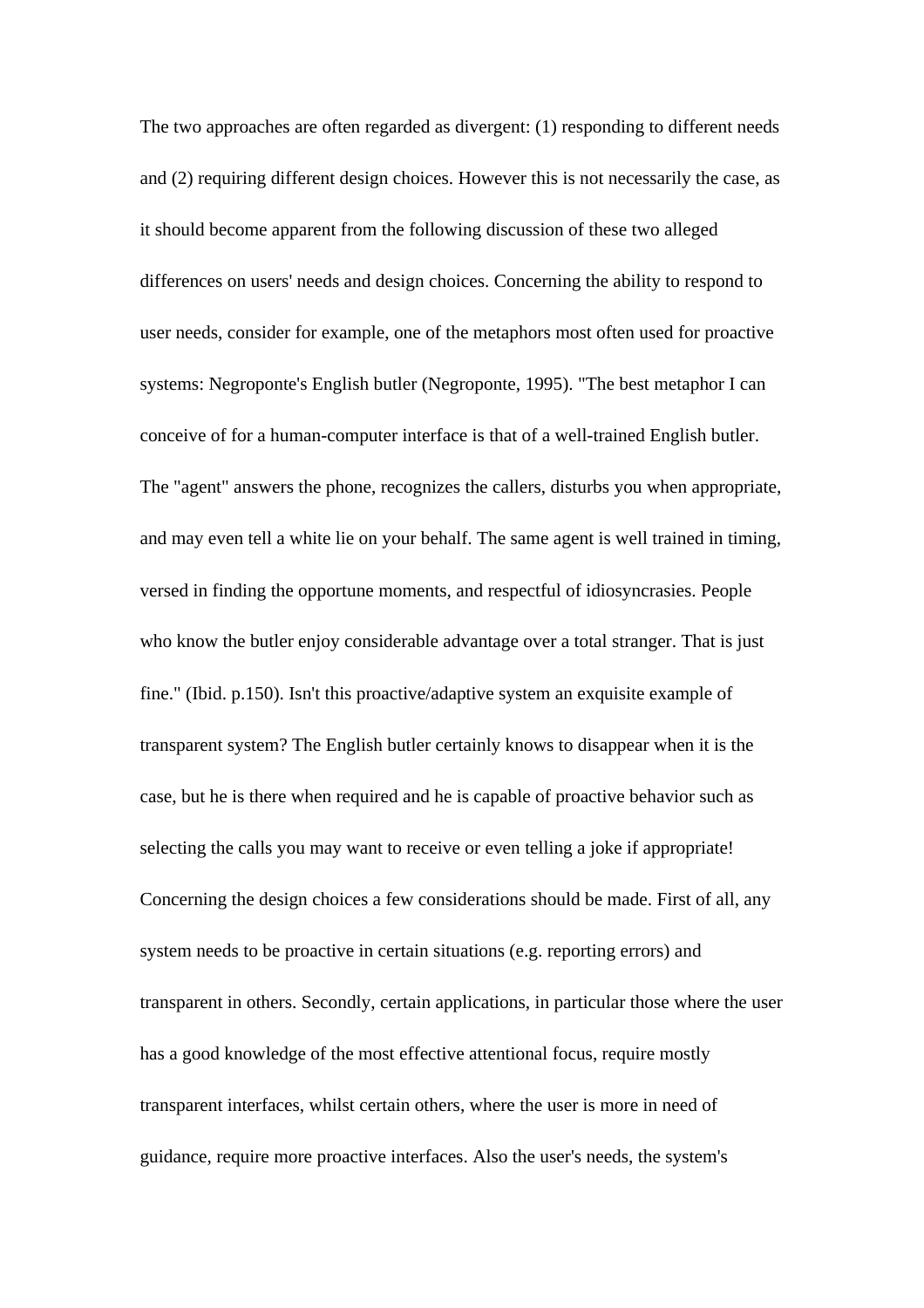functionality, and the use that is made of the system, may change with time. Therefore it may be desirable for a system, that is initially very proactive, to slowly become transparent, or vice-versa. Finally, applications exist where the user is expected to focus on the system/interface itself, e.g. digital art. As a consequence, just as proactive adaptive behaviors may not always be desirable, transparency itself may, under certain conditions, not be desirable.

This brings us to another reason for studies related to AASs. In the last two decades there has been a shift on the use and market of Information and Communication Technologies (ICT) from strictly task oriented (work related) to more a pervasive personal and social, use of these technologies. Performing a task or achieving a goal may not be the main target of the user who instead may turn to ICT artifacts for their symbolic or affective value, entertainment, or pleasure in general - see for example Lowgren's arguments for Interactive Design versus classic HCI in (Löwgren, 2002). Capturing and maintaining user attention may then actually be the ultimate goal of the system.

The real challenge of modern interface design is therefore at the meta-level. We should not aim at designing transparent or proactive systems. Rather we should aim at designing systems capable of reasoning about users' attention, and consequently decide how best to disappear or to gain and guide user's attention. Focusing on attentional mechanisms also provides a framework that reconciles the direct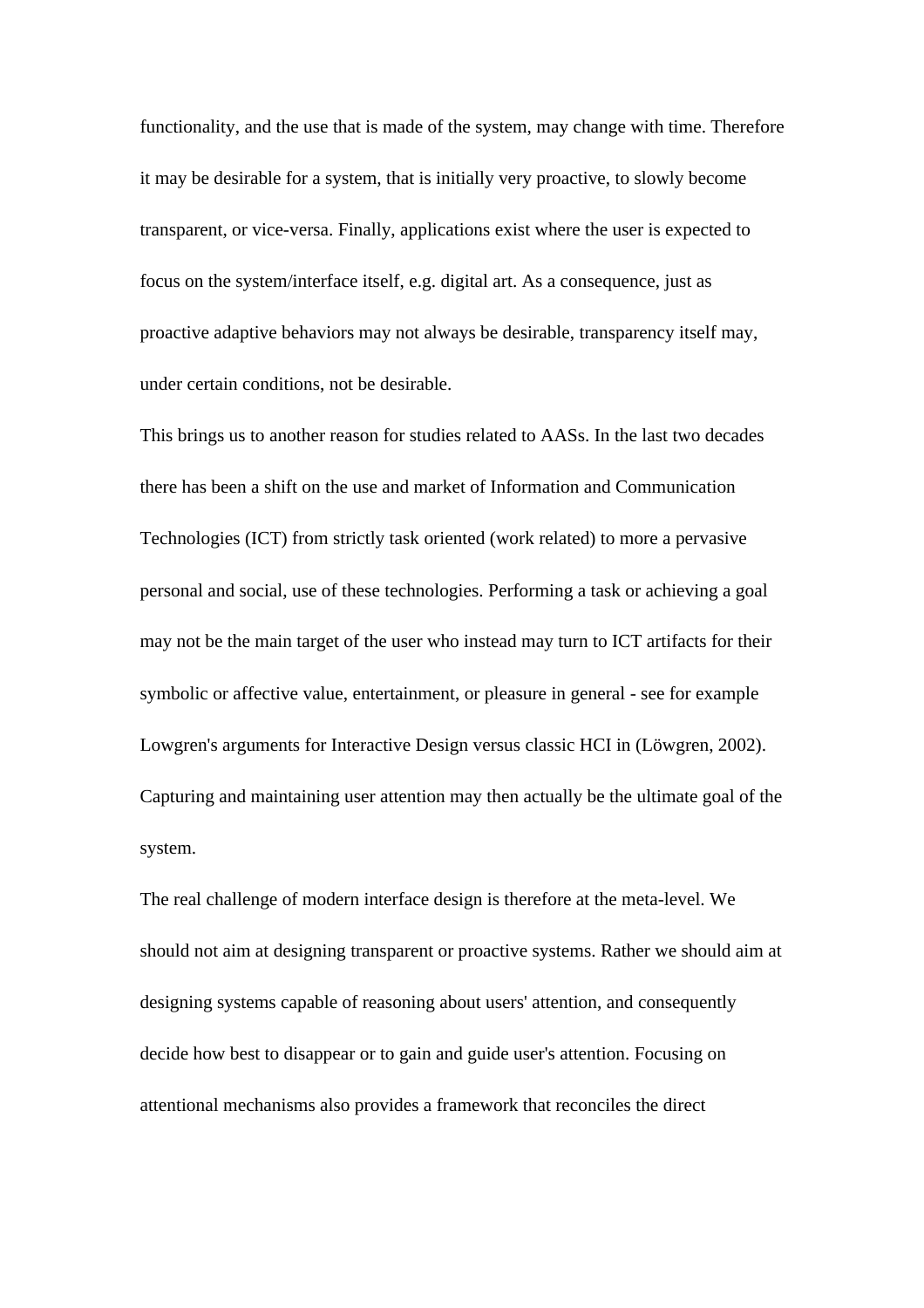manipulation user interfaces approach and the interface agents approach as clearly presented and exemplified by Horvitz (1999).

#### *HUMAN ATTENTION AND SYSTEMS CAPABLE OF SUPPORTING IT*

This section briefly reviews the work done so far in AASs - for a more extensive review see (Roda & Thomas, 2005). It should be noted that attention has not often been prioritised as a specific subject of research in HCI (with some notable exceptions including the *Attentional User Interface* project at Microsoft research (Horvitz et al., 2003)). As a consequence, much of the work relevant to the development of AASs appears in the context of other research frames. This is especially the case as attention processes are related to, and necessary for, the successful accomplishment of many diverse activities.

Human attention has been widely researched in cognitive psychology and, more recently, in neuropsychology. Although there is no common agreement on a definition of "attention", attention is generally understood as the set of processes allowing humans to cope with the, otherwise overwhelming, stimuli in the environment. Attention therefore refers to the set of processes by which we select information (Driver, 2001; Uttal, 2000). These processes are mainly of two types: endogenous i.e. guided by volition - and exogenous - i.e. guided by reaction to external stimuli. Given this view of attention as selection of external stimuli it is obvious that attention is somehow related to human sensory mechanisms. *Visual attention*, for example, has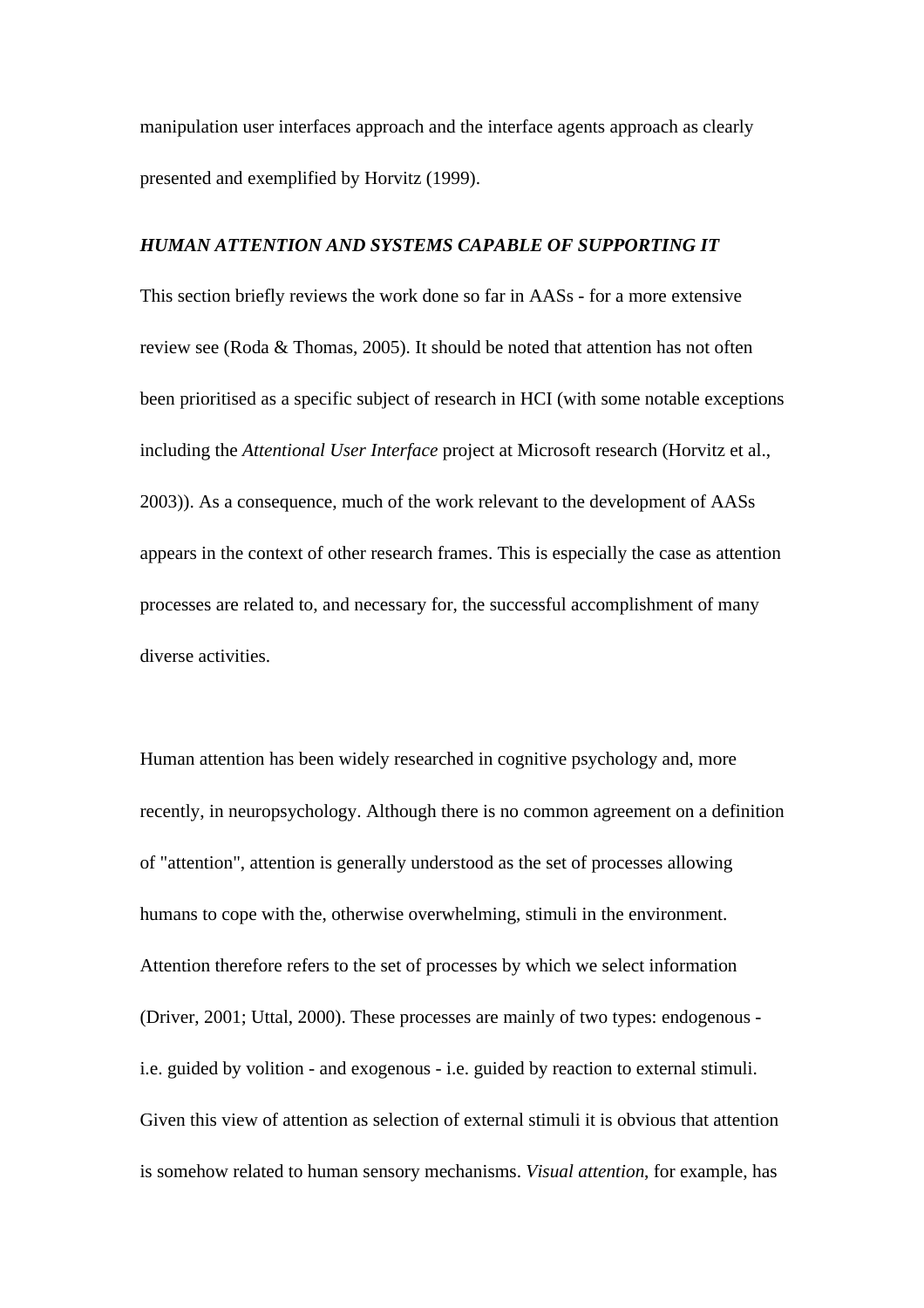been widely studied in cognitive psychology and it is particularly relevant to HCI since the current predominant modality for computer-to-human communication is screen display. Using the results of psychological studies in visual attention, some authors have proposed visual techniques for notification displays that aim at easy detection whilst minimising distraction (Bartram et al., 2003). Attention on modalities other than visual, as well as attention across modalities, have not been investigated to the same extent as visual attention. However, Bearne and his colleagues (Bearne et al., 1994) propose guidelines for the design of multimedia systems grounded in attentional mechanisms.

Systems capable of supporting and guiding user attention must, in general, be able to: (1) assess the current user focus, (2) and make predictions on the cost/benefits of attention shifts (interruptions). We conclude this section with a review of the work done so far in these two directions.

Several sensory-based mechanisms for the detection of users' attention have been employed, including *gaze tracking* (Hyrskykari et al., 2000; Vertegaal, 1999; Zhai, 2003), gesture tracking (Hinckley et al., 2000), head pose and acoustic tracking (Stiefelhagen, 2002). Horvitz and his colleagues (Horvitz et al., 2003) propose that sensory-based mechanisms could be integrated with other cues about the current user's focus. These cues could be extracted from users' scheduled activities (e.g. using online calendars), users' interaction with software and devices, and information about the users and their patterns of activity and attention. In any case, even when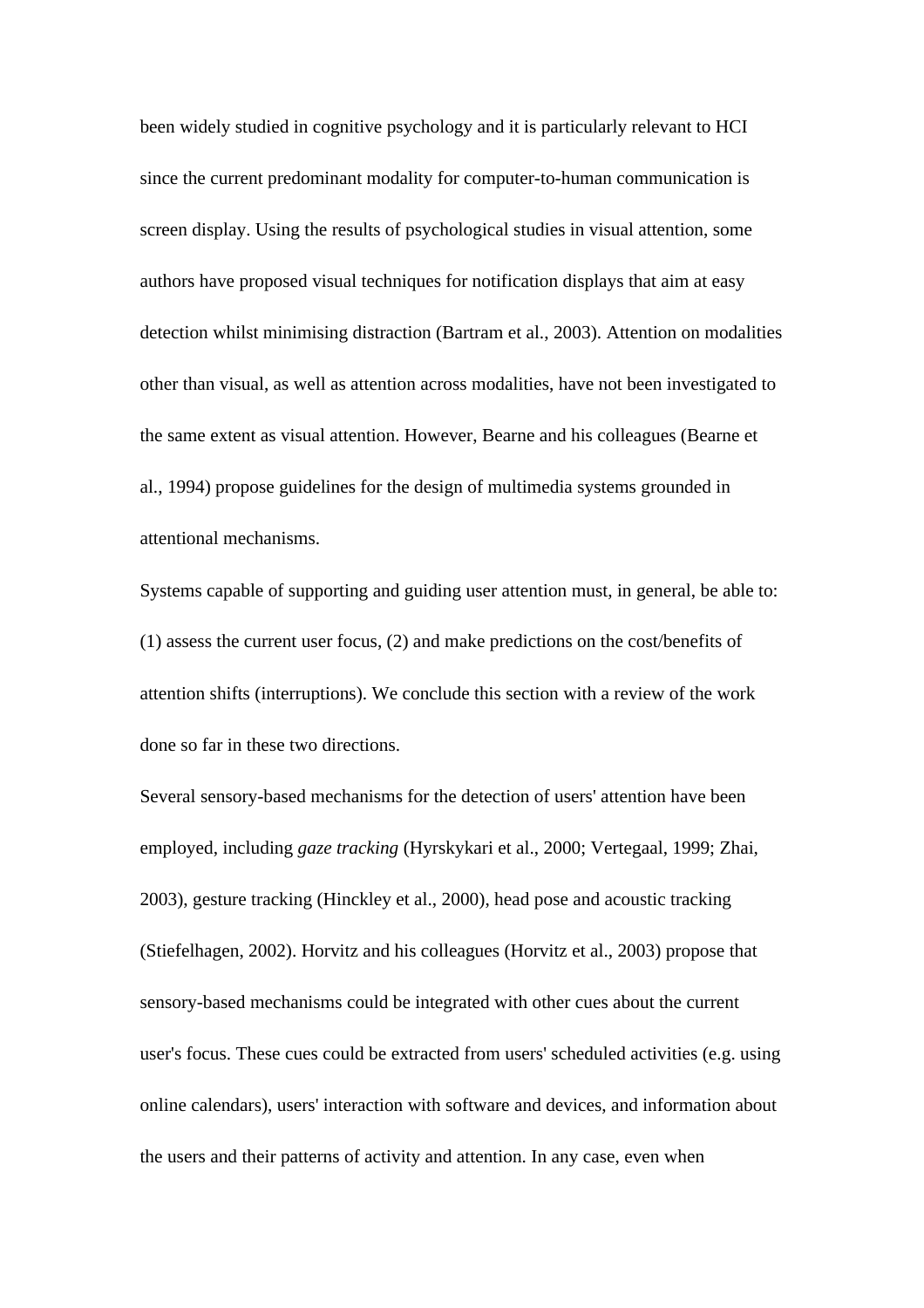employing mechanisms capable of taking into account all these cues, a certain level of uncertainty about users' focus, activities, goals, and best future actions will always remain and will have to be dealt with within the system (Horvitz et al., 2003). The problem of evaluating the cost/benefit of *interruptions* has been researched mostly in the context of *notification systems* (Brush et al., 2001; Carroll et al., 2003; Czerwinski et al., 2000; Hudson et al., 2003; McCrickard et al., 2003b; McCrickard et al., 2003c). This research aims at defining the factors determining the likely utility of a given information, for a given user, in a given context and the costs associated with presenting the information in a certain manner, to the user, in that context. McCrickard and Chewar (2003) integrate much of the research in this direction and propose an attention-utility trade-off model.

#### *FUTURE TRENDS*

AASs will be crucial for the development of applications in a wide variety of domains including education, life critical systems (e.g. air traffic control), support to monitor and diagnosis, knowledge management, simulation of human-like characters, games, and e-commerce. In order to unleash the whole potential of these systems however, there are many fundamental aspects of attention, of the mechanisms that humans use to manage it, and of their application in digital environments that require further exploration. As it will result obvious from the description below, this exploration would greatly benefit from a more interdisciplinary approach to the design of AASs. First, although a very significant amount of research on human attention has been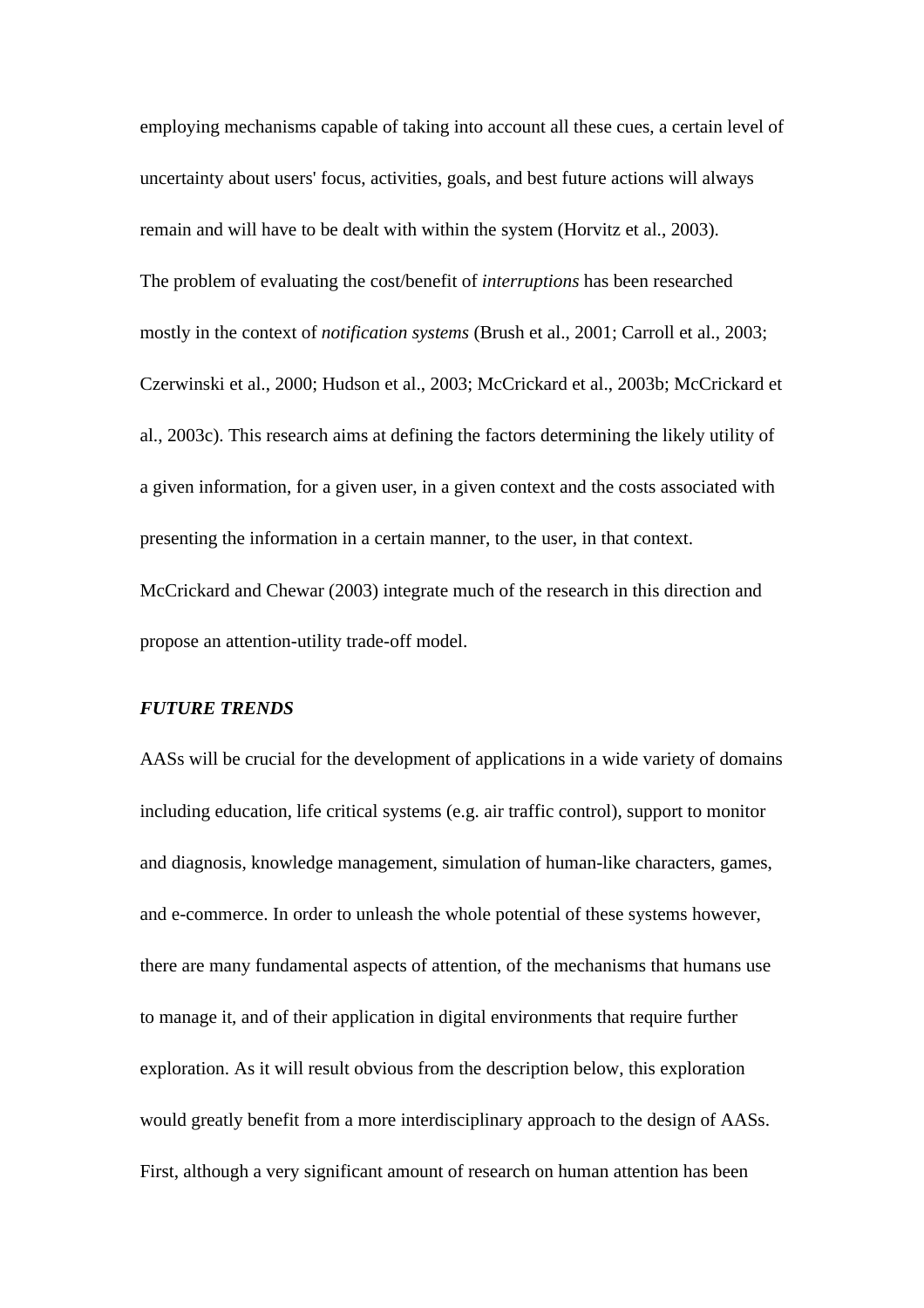undertaken in psychology, several HCI researchers agree that the reported theories are often too far removed from the specific issues relevant to human computer interaction to be easily applied to this field of research (McCrickard et al., 2003c) and that more focussed research in this direction is needed (Horvitz et al., 2003).

A second important issue in the design of AASs is the definition of parameters against which, one could measure their efficiency. In their work on notification systems, McCrickard and his colleagues (McCrickard et al., 2003a) advance a proposal in this direction; however further discussion is needed in order to achieve an agreement on parameters that are generally accepted.

Third, although the visual modality has been extensively researched in cognitive psychology and HCI, this work is mostly focussed on still images. How would the principles apply to moving images?

Fourth, much work remains to be done on modalities other than visual. In particular, research on attention in speech (from phonetics to semantics and rhetoric) (Argyle & Cook, 1976; Clark, 1996; Grosz & Sidner, 1990) could be fruitfully applied to HCI research in AASs. Distribution of attention over several modalities is a field that also deserves further research.

Fifth, most of the work on the evaluation of the cost/benefits of interruptions has been done taking the point of view of the user being interrupted; such analysis however, should also take into account the cost/benefit to the interrupter, and the joint cost/benefit (Hudson et al., 2002; O'Conaill & Frohlich, 1995).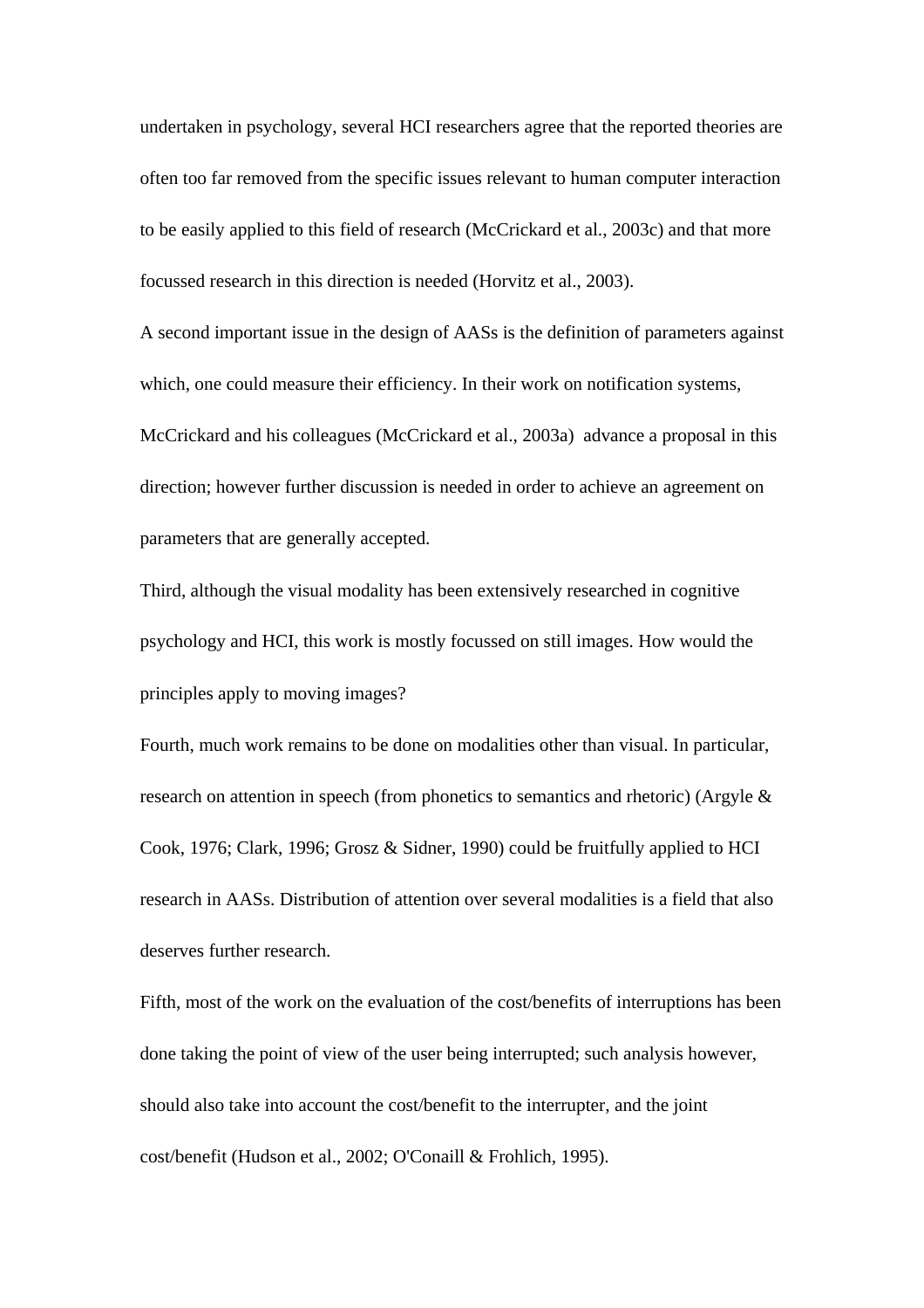Sixth, certain aspects of human attention related to social and aesthetic processes have been largely disregarded in current research. How could these processes be taken into consideration? Furthermore, most of the target applications in AASs assume that the user is in a 'work" / task-oriented situation. How would AAS design apply to different situations (play, entertainment)?

#### *CONCLUSION*

AASs are systems capable of reasoning about user attention. In a task-oriented environment such systems address the problem of information overload by striving to select and present information in a manner that optimizes the cost/benefit associated with users' shifts of attentional focus between contexts and tasks. In this article we have reviewed the work done so far in this direction. We have also indicated some issues related to the future development of AASs. Amongst these the most significant ones are the need to further investigate the application of AASs in environments that are not task-oriented, and the need to take into account collaborative situations when evaluating the cost/benefit of attentional shifts.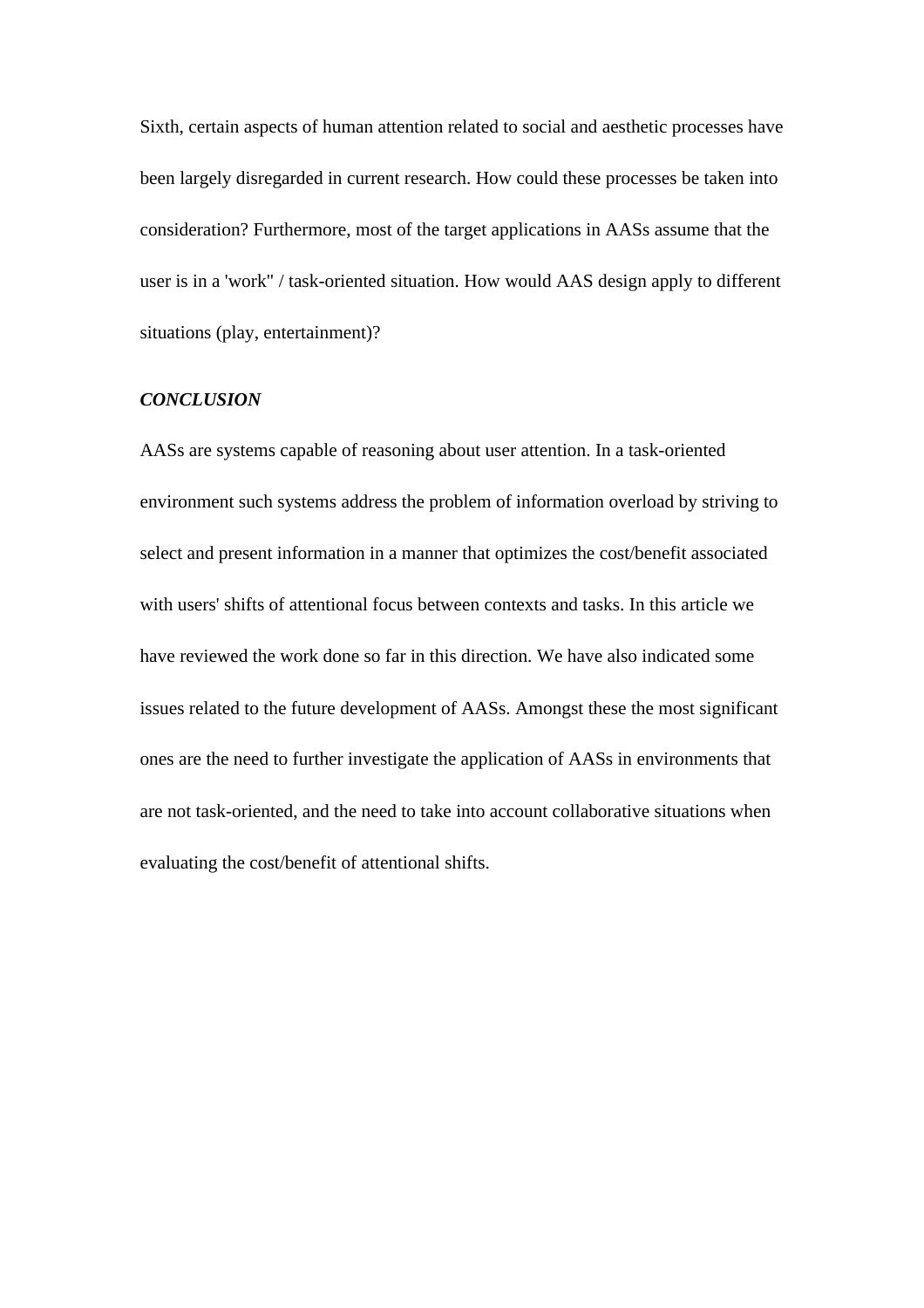#### *TERMS AND THEIR DEFINITION*

#### **Locus of attention**

Amongst all sensory input, the locus of attention is the input to which one allocates mental resources. Input that falls outside the locus of attention may go absolutely unnoticed. An example of locus of attention is a specific section of a computer screen.

#### **Direct manipulation user interfaces**

Interfaces that aim at making objects and actions in the systems visible by [graphical] representation. They were originally proposed as an alternative to command line interfaces. The system's objects and actions are often represented by metaphorical icons on screen (e.g. dragging a file to the recycle bin for deleting a file). Designers of direct manipulation user interface strive to provide incremental reversible operations and visible effects.

#### **Endogenous attentional processes**

Refers to the set of processes of voluntary (conscious) control of attention. These processes are also referred to as top-down, or goal-driven. An example of endogenous attentional mechanism is the attention you are paying at this page as you are reading. Endogenous attention is voluntary, it requires explicit effort, and it is normally meant to last.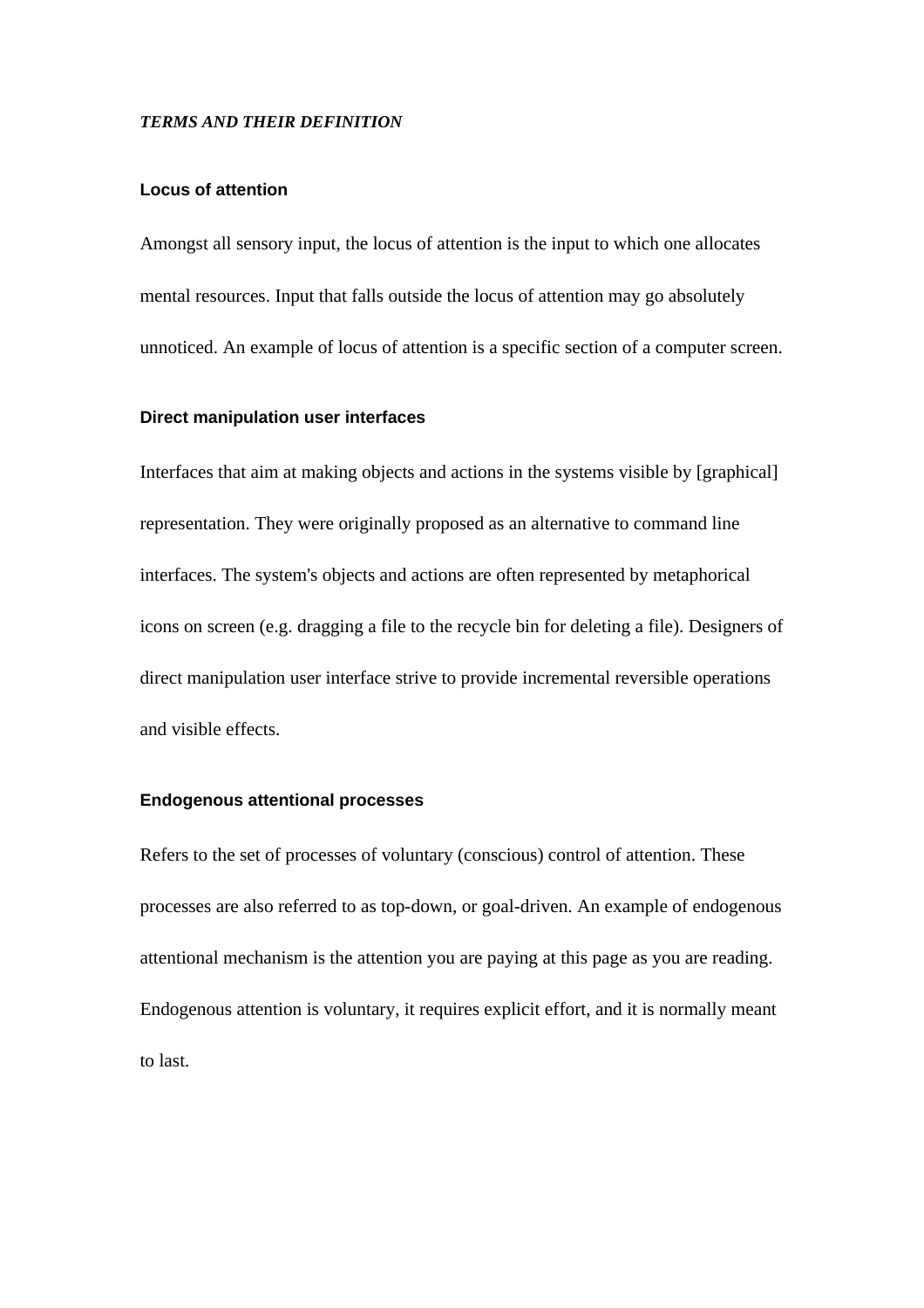#### **Exogenous attentional processes**

Refers to the set of processes by which attention is captured by some external event. These processes are also referred to as bottom-up, or stimulus-driven. An example of this mechanism would be the attention shift from your reading due to a sudden noise. Exogenous attention is triggered automatically and it normally lasts a short time before it is either shifted or becomes controlled by endogenous processes.

#### **Visual attention**

Visual attention is the process by which we select the visual information most relevant to our current behaviour. In general, of all the visual stimuli we receive, we only attend to a few, this determines what we "see". Visual attention controls the selection of appropriate visual stimuli both by pruning irrelevant ones and by guiding the seeking of relevant ones. Research in visual attention aims at understanding the mechanisms by which human sensory and cognitive systems regulate what we see.

#### **Gaze tracking**

The set of mechanisms allowing to record and analyse human eye-gaze. Gaze tracking is normally motivated by the assumption that the locus of eye-gaze may, to some extent, correspond to the locus of attention or it can help capturing user interests. Several techniques exist for eye tracking varying in their level of intrusion (from requiring the user to wear special lenses, to just having camera-like devices installed on the computer), their accuracy, and ease to use. Normally devices need to be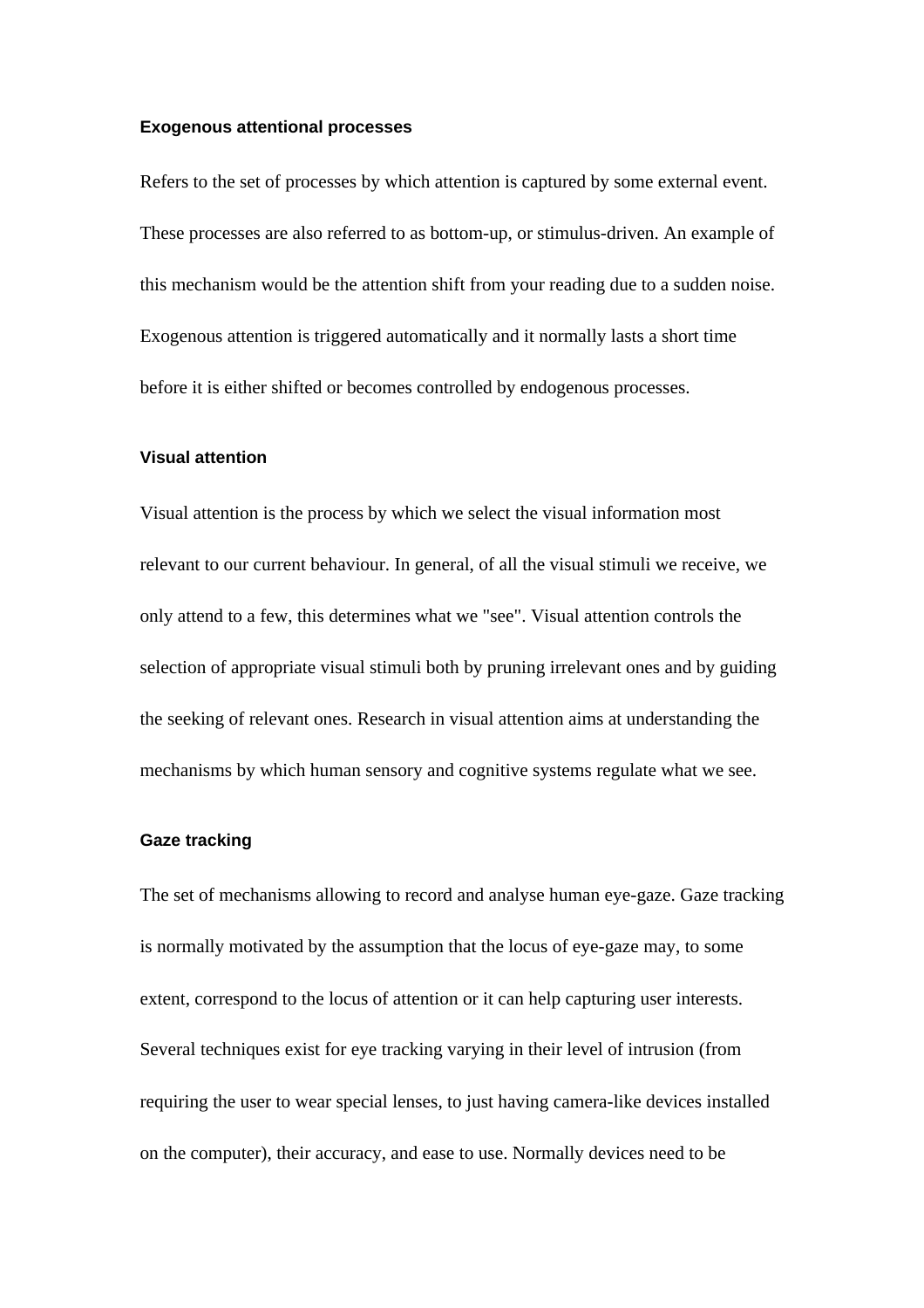calibrated before use (some systems allow to memorise calibrations for specific users).

#### **Gesture tracking**

The set of mechanisms allowing to record and analyse human motion. Gesture may be tracked either in 2D or 3D. Gesture tracking ranges from the recording and analysis of postures (e.g. head, body) to that of more detailed elements such as hand fine movement, or facial expression. The aims of gesture tracking in HCI span from recognising the user's current activity (or lack of), to recognising emotional states. Gesture tracking is often used in combination with gaze tracking.

#### *REFERENCES*

Abowd, G. D. (1999, 16-22 May 1999). Software Engineering Issues for Ubiquitous Computing. Proceedings 21st International Conference on Software Engineering (ICSE'99), Los Angeles, CA, USA. 75 - 84

Argyle, M., & Cook, M. (1976). Gaze and Mutual Gaze: Cambridge University Press.

Bartram, L., Ware, C., & Calvert, T. (2003). Moticons:: detection, distraction and task. International Journal of Human-Computer Studies, 58(5), 515-545.

Bearne, M., Jones, S., & Sapsford-Francis, J. (1994). Towards usability guidelines for multimedia systems. Proceedings second ACM international conference on Multimedia, San Francisco, California, United States. 105 - 110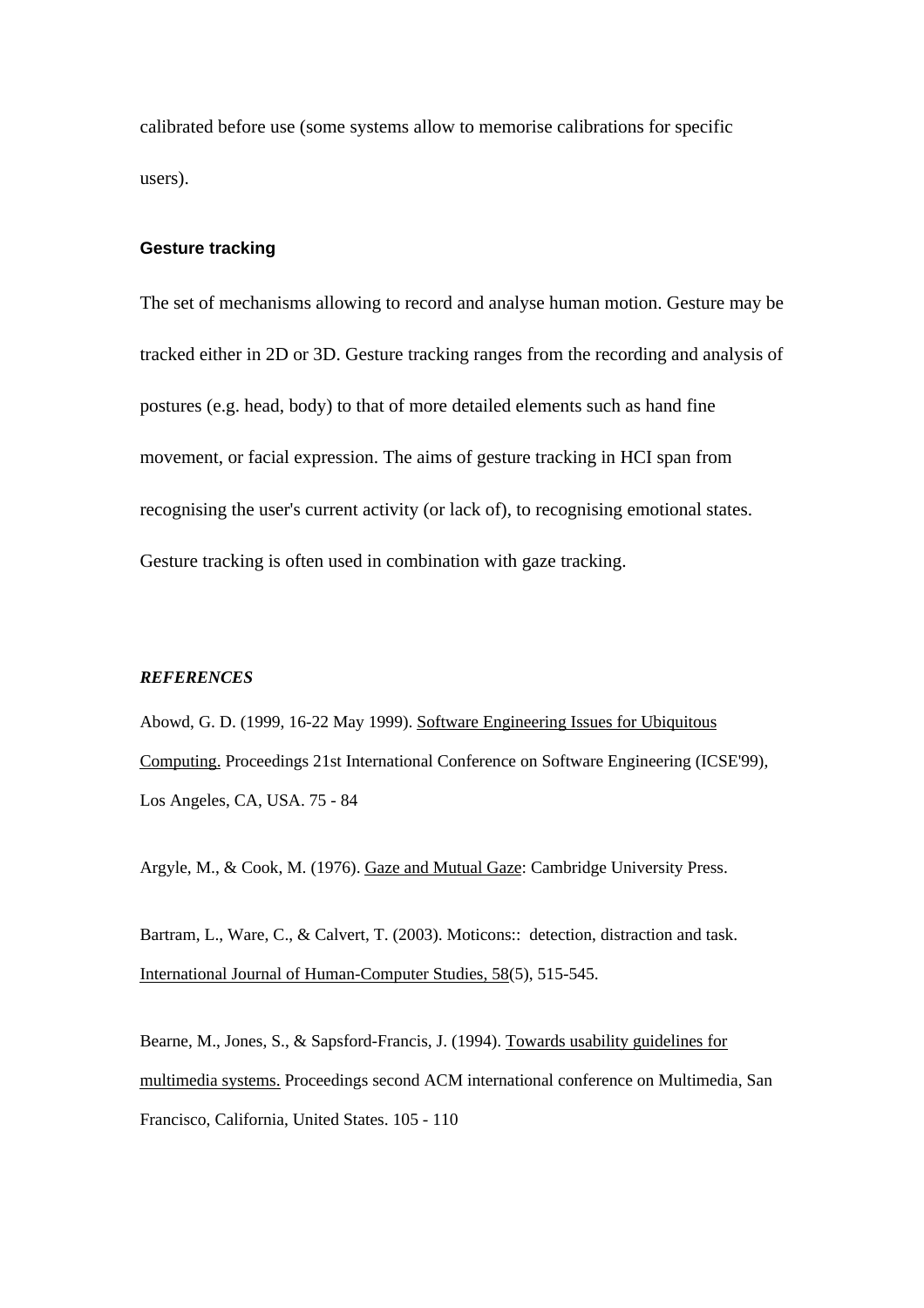Bradshaw, J. (1997). Software Agents: AAAI Press/The MIT Press.

Brush, B., Bargeron, D., Gupta, A., & Grudin, J. (2001). Notification for Shared Annotation of Digital Documents (Technical Report MSR-TR-2001-87): Microsoft Research Microsoft Corporation.

Carroll, J. M., Neale, D. C., Isenhour, P. L., Rosson, M. B., & McCrickard, D. S. (2003). Notification and awareness: synchronizing task-oriented collaborative activity. International Journal of Human-Computer Studies, 58(5), 605-632.

Clark, H. H. (1996). Using Language. Cambridge: Cambridge University Press.

Czerwinski, M., Cutrell, E., & Horvitz, E. (2000). Instant messaging: Effects of relevance and time. Proceedings HCI 2000 - 14th British HCI group Annual Conference. 71–76

Driver, J. (2001). A selective review of selective attention research from the past century. British Journal of Psychology, 92, 53-78.

Grosz, B. J., & Sidner, C. L. (1990). Plans for discourse. In P. R. Cohen & J. Morgan & M. Pollack (Eds.), Intentions in communication (pp. 417–444). Cambridge, MA: MIT Press.

Hinckley, K., Pierce, J., Sinclair, M., & Horvitz, E. (2000, Nov. 2000). Sensing techniques for mobile interaction. Proceedings ACM UIST 2000 Symposium on User Interface Software and Technology, San Diego, CA. 91–100

Horvitz, E. (1999, May 1999). Principles of mixed-initiative user interfaces. Proceedings ACM SIGCHI 1999, Pittsburgh, PA. 159-166

Horvitz, E., Kadie, C., Paek, T., & Hovel, D. (2003). Models of attention in computing and communication: from principles to applications. Communications of the ACM, 46(3), 52-59.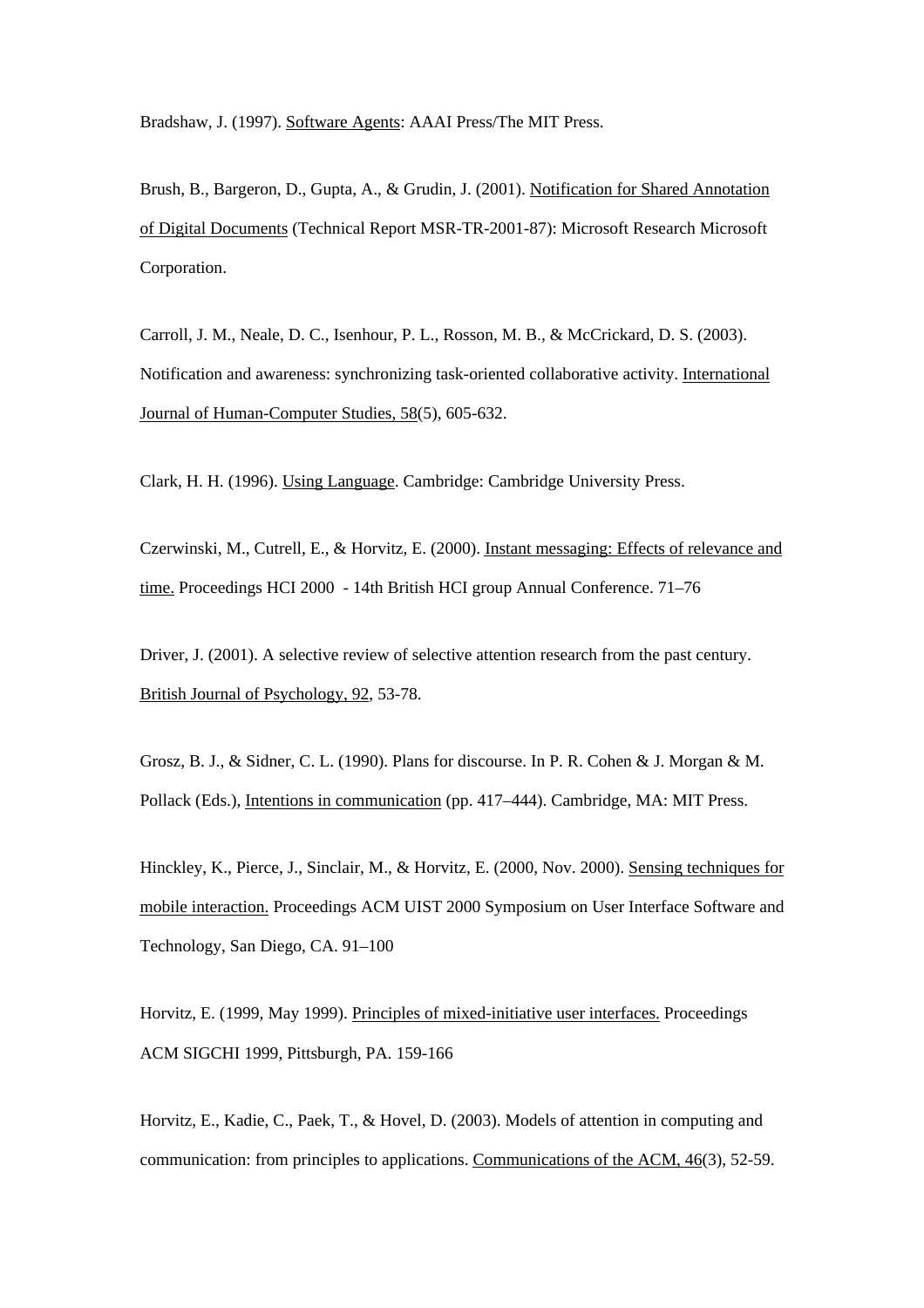Hudson, J. M., Christensen, J., Kellogg, W. A., & Erickson, T. (2002). "I'd be overwhelmed, but it's just one more thing to do": availability and interruption in research management. Proceedings SIGCHI conference on Human factors in computing systems, Minneapolis, Minnesota, USA. 97 - 104

Hudson, S. E., Fogarty, J., Atkeson, C. G., Avrahami, D., Forlizzi, J., Kiesler, S., Lee, J. C., & Yang, J. (2003, April 05 - 10, 2003). Predicting Human Interruptibility with Sensors: A Wizard of Oz Feasibility Study. Proceedings CHI 2003, Ft. Lauderdale, Florida, USA. 257 - 264

Huhns, M. N., & Singh, M. P. (1997). Readings in Agents: Morgan Kaufmann.

Hyrskykari, A., Majaranta, P., Aaltonen, A., & Räihä, K.-J. (2000, November 2000). Design issues of iDict: A gaze-assisted translation aid. Proceedings ETRA 2000, Eye Tracking Research and Applications Symposium, Palm Beach Gardens, FL. 9-14

Löwgren, J. (2002). Just How Far Beyond HCI is Interaction Design? Boxes and Arrows. Retrieved 20/11/04, 2004, from the World Wide Web:

http://www.boxesandarrows.com/archives/just\_how\_far\_beyond\_hci\_is\_int eraction\_design.php

Maes, P. (1994). Agents that reduce work and information overload. Communications of the ACM, 37(7), 30 - 40.

McCrickard, D. S., Catrambone, R., Chewar, C. M., & Stasko, J. T. (2003a). Establishing tradeoffs that leverage attention for utility: empirically evaluating information display in notification systems. International Journal of Human-Computer Studies, 58(5), 547-582.

McCrickard, D. S., & Chewar, C. M. (2003). Attuning Notification Design to User Goals and Attention Costs. Communications of the ACM, 46(3), 67-72.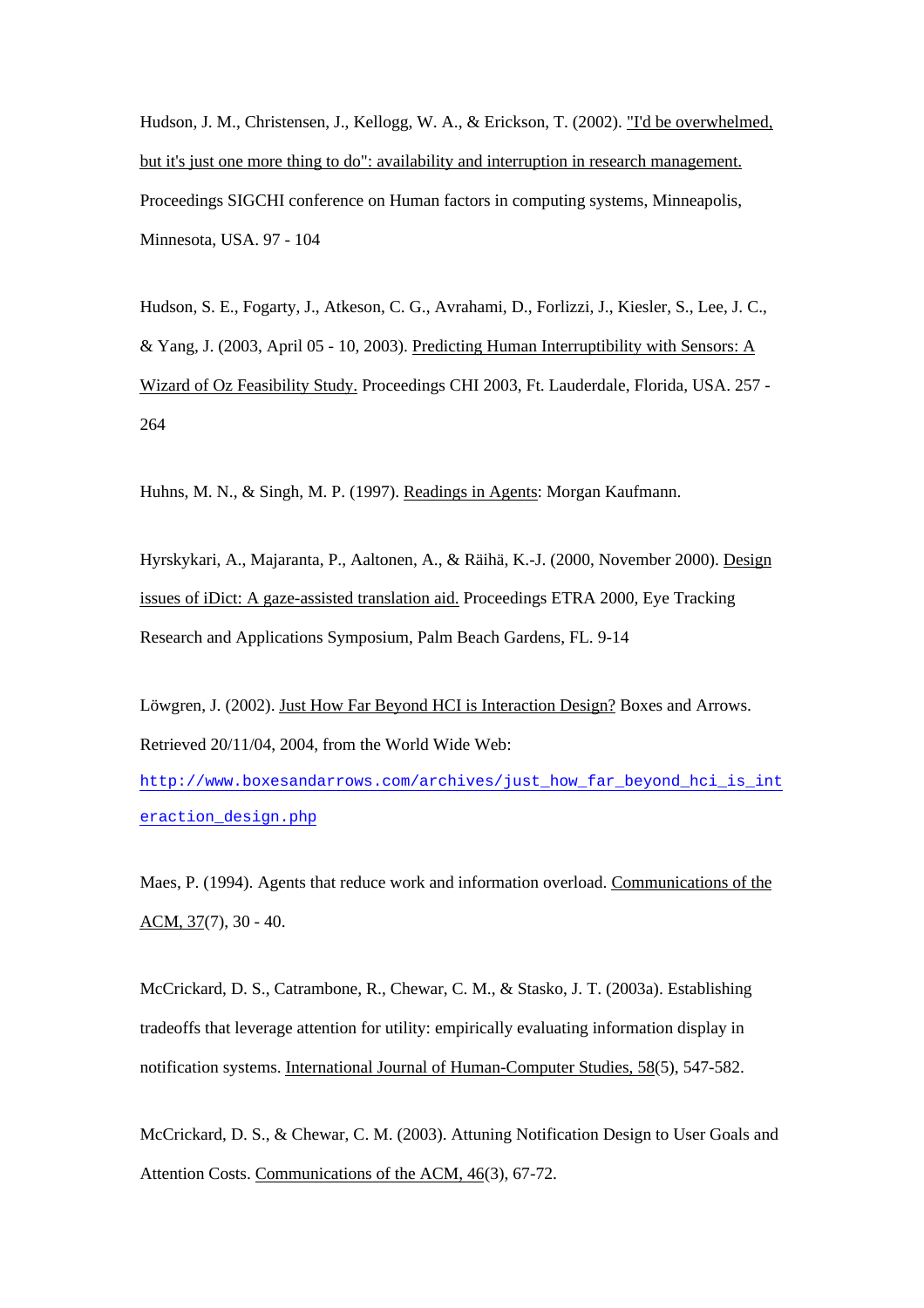McCrickard, D. S., Chewar, C. M., Somervell, J. P., & Ndiwalana, A. (2003b). A model for notification systems evaluation—assessing user goals for multitasking activity. ACM Transactions on Computer-Human Interaction (TOCHI), 10(4), 312 - 338.

McCrickard, D. S., Czerwinski, M., & Bartram, L. (2003c). Introduction: design and evaluation of notification user interfaces. International Journal of Human-Computer Studies, 58(5), 509-514.

Negroponte, N. (1995). Being digital. New York: Vintage Books, Random House Inc.

Negroponte, N. (1997). Agents: from direct manipulation to delegation. In J. Bradshaw (Ed.), Software Agents (pp. 57-66): AAAI Press/The MIT Press.

O'Conaill, B., & Frohlich, D. (1995). Timespace in the Workplace: Dealing with Interruptions. Proceedings CHI '95 Conference Companion, Denver, Colorado, United States. 262-263

Raskin, J. (2000). The Humane Interface: New Directions for Designing Interactive Systems: Addison-Wesley.

Roda, C., & Thomas, J. (2004). Designing for attention. Proceedings HCI2004 Designing for Life - 18th British HCI group Annual Conference, Leeds, UK. Vol. 2 249-250

Roda, C., & Thomas, J. (2005). Attention Aware Systems: Theory, Application, and Research Agenda. Computers in Human Behavior, Forthcoming.

Shneiderman, B. (1992). Designing the User Interface: Strategies for Effective Human-Computer Interaction: ACM Press.